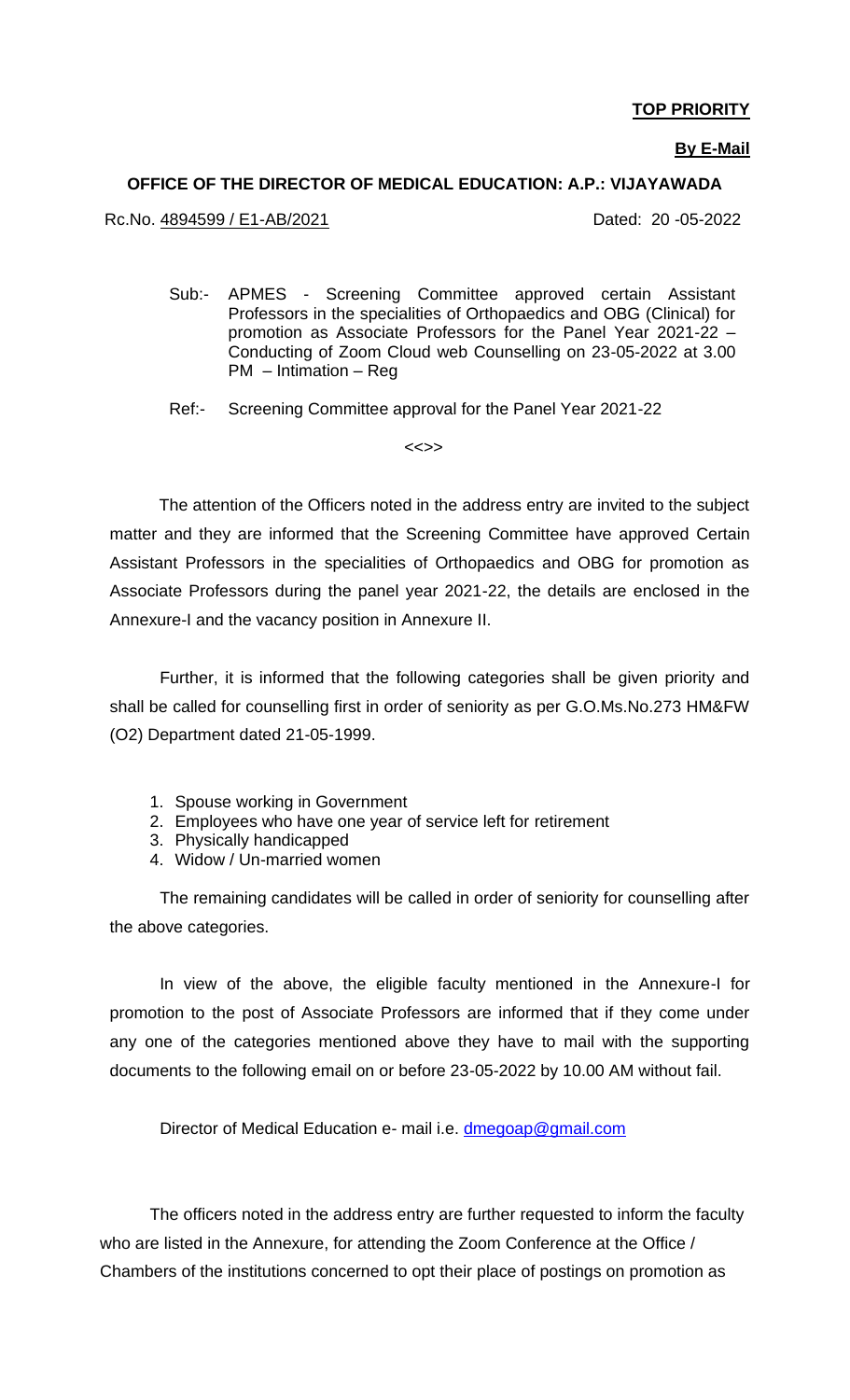Associate Professors **on 23 -05-2022 at 3.00 PM** onwards, and they have to follow the instructions given below:

# INSTRUCTIONS TO BE FOLLOWED TO PARTICIPATE IN THE ZOOM CONFERENCE:

- 1. Download the Zoom Cloud App from Play store and prepare to join the Zoom Conference in the concerned Principals / Superintendents offices.
- 2. Zoom Cloud meeting Link will be sent to the mobile number and email of the Principals of concerned Medical Colleges / Government Dental College & Hospitals, Vijayawada and Kadapa Ten (10) minutes before the commencement of the Zoom Counselling.

 Sd/- Dr M Raghavendra Rao Director of Medical Education

To

All the Principals of Government Medical Colleges in the State All the Superintendents of Government Teaching Hospitals in the State

Copy to the CIO, O/o DME, A.P., Vijayawada with a request to keep this circular and Annexure in the DME web site.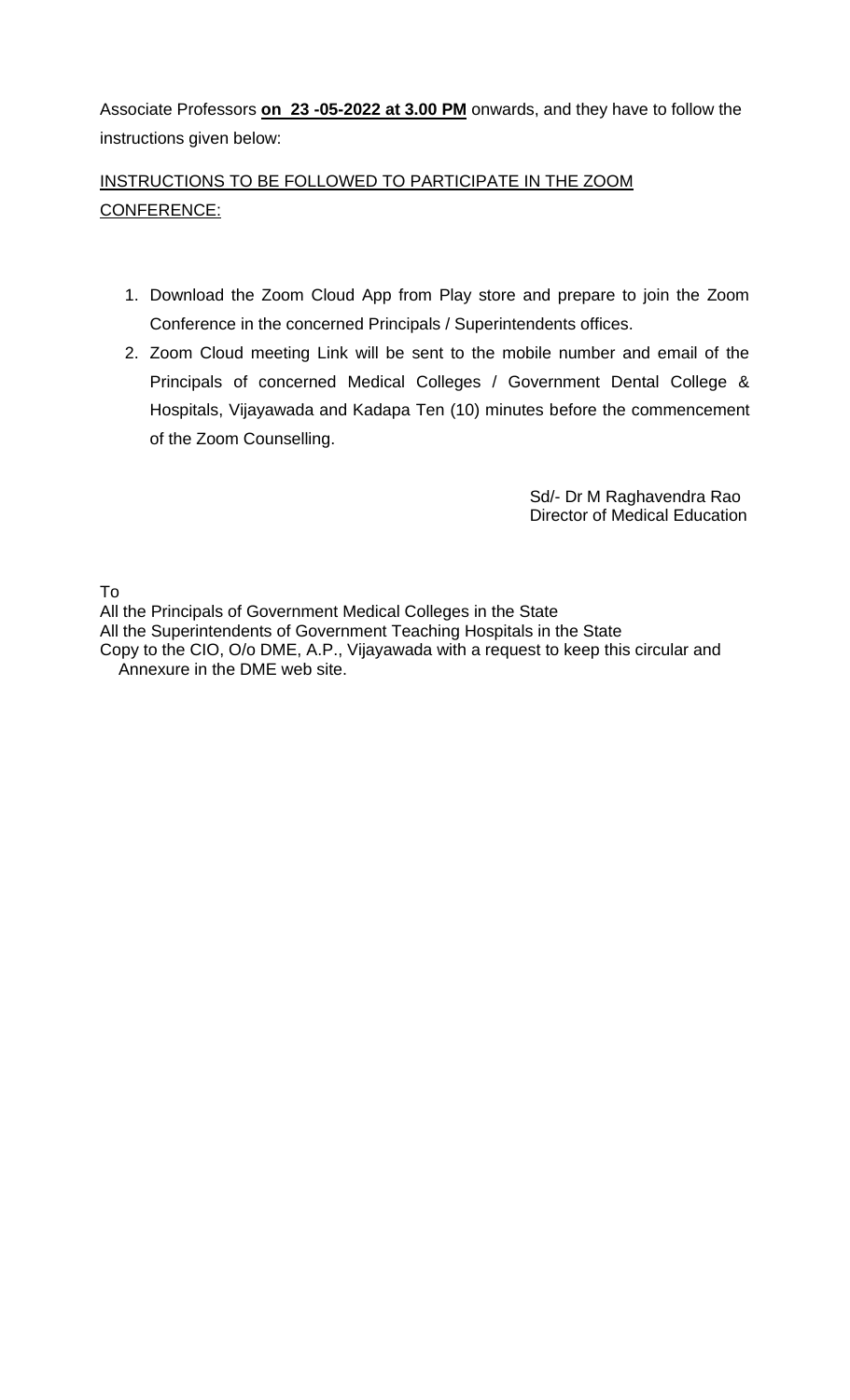| <b>Name of the Speciality: OBG</b> |                                    |                          |  |  |
|------------------------------------|------------------------------------|--------------------------|--|--|
| SI.No.                             | Name of the Assistant<br>Professor | Place of Working         |  |  |
| 1                                  | Dr I Padmasree                     | KMC, Kurnool             |  |  |
| 2                                  | Dr P Usha Devi                     | AMC, Visakhapatnam       |  |  |
| 3                                  | Dr P Sudhapadmasri                 | KMC, Kurnool             |  |  |
| 4                                  | Dr M. Ananda Kumari                | SMC, Vijayawada          |  |  |
| 5                                  | Dr K.Swarooparani                  | GMC, Ongole              |  |  |
| 6                                  | Dr. K.N. Madhavi                   | SMC, Vijayawada          |  |  |
| 7                                  | Dr. D. Usha Sree                   | AMC, Visakhapatnam       |  |  |
| 8                                  | Dr. B. Nirmala Devi                | <b>ACSR GMC, Nellore</b> |  |  |
| 9                                  | Dr. V.<br>Lakshminarayanamma       | <b>ACSR GMC, Nellore</b> |  |  |
| 10                                 | Dr. G.L. Shobitha                  | GMC, Guntur              |  |  |
| 11                                 | Dr. C. Sunitha                     | GMC, Ongole              |  |  |
| 12                                 | Dr. G.P.N. Karunavathi             | AMC, Visakhapatnam       |  |  |
| 13                                 | Dr. A. Sudha Rani                  | AMC, Visakhapatnam       |  |  |
| 14                                 | Dr.M. Uma Devi                     | S V M C, Tirupati        |  |  |
| 15                                 | Dr.A.Sree Devi                     | GMC, Guntur              |  |  |
| 16                                 | Dr Sharmila Kumari                 | KMC, Kurnool             |  |  |
| 17                                 | Dr. K. Sunitha                     | <b>ACSR GMC, Nellore</b> |  |  |
| 18                                 | Dr. Ch. Rama                       | <b>ACSR GMC, Nellore</b> |  |  |
| 19                                 | , Dr. K.Indira Surya<br>Kumari     | AMC, Visakhapatnam       |  |  |
| 20                                 | Dr.A.V.Swarjyalakshmi              | AMC, Visakhapatnam       |  |  |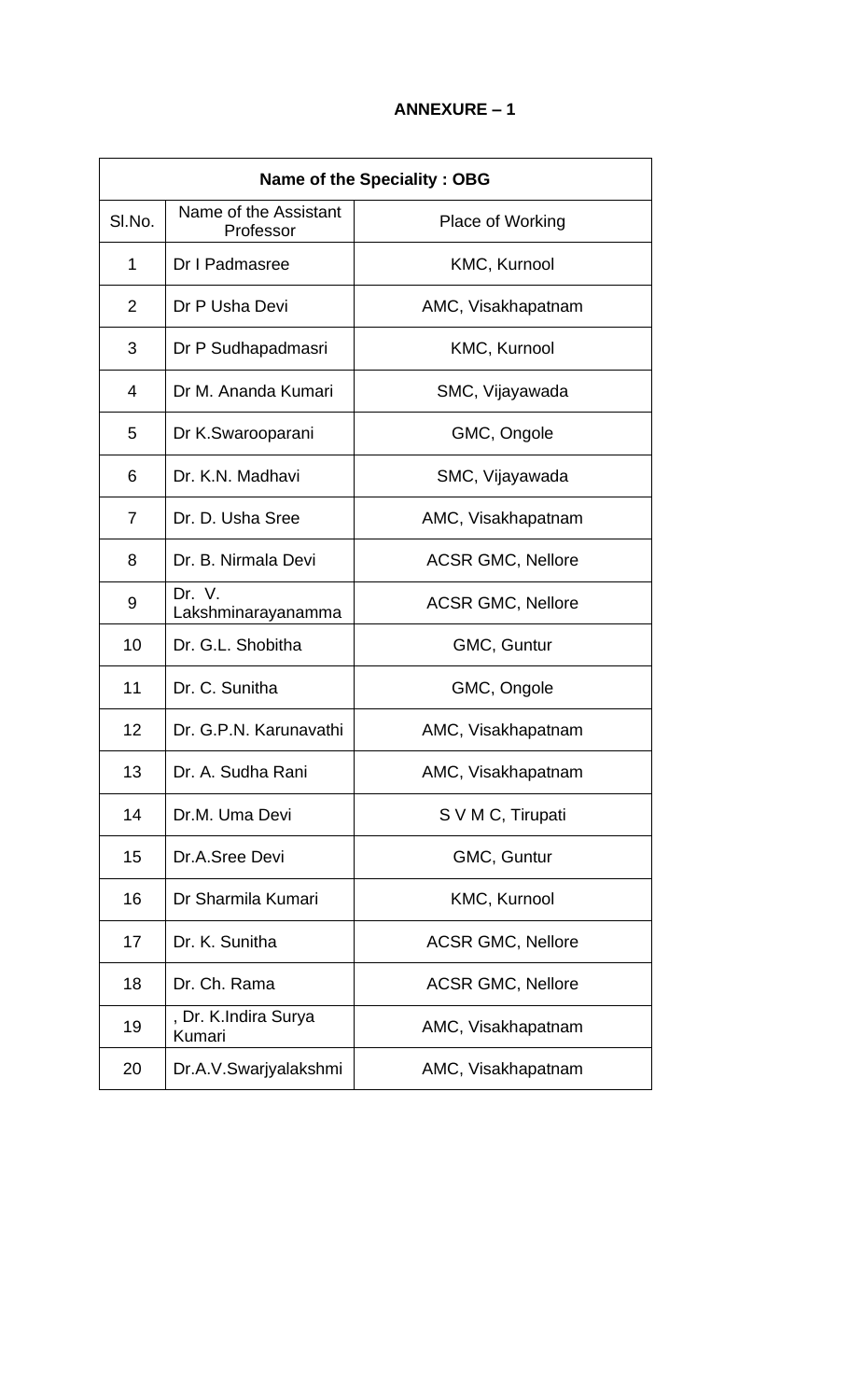| Name of the Speciality: Orthopaedics |                                    |                   |  |  |  |
|--------------------------------------|------------------------------------|-------------------|--|--|--|
| SI.No.                               | Name of the Assistant<br>Professor | Place of Working  |  |  |  |
| 1                                    | Dr A M Ilias Basha                 | GMC, Anantapuramu |  |  |  |
| $\overline{2}$                       | Dr K M Vijay Mohan<br>Reddy        | GMC, Kadapa       |  |  |  |
| 3                                    | Dr P Pavan Kumar                   | SMC, Vijayawada   |  |  |  |
| 4                                    | Dr C J Mani Kumar                  | RMC, Kakinada     |  |  |  |
| 5                                    | Dr S Chandra Sekhar                | RMC, Kakinada     |  |  |  |
| 6                                    | Dr M Pardha Saradhi                | RMC, Kakinada     |  |  |  |
| $\overline{7}$                       | Dr.P. Kiran Kumar                  | SMC, Vijayawada   |  |  |  |
| 8                                    | Dr A Aiay                          | GMC, Guntur       |  |  |  |
| 9                                    | Dr T Syamdhar                      | KMC, Kurnool      |  |  |  |
| 10                                   | Dr M Ananda Babu<br><b>Naik</b>    | KMC, Kurnool      |  |  |  |
| 11                                   | Dr.B.Sriniyasa Rao                 | SMC, Vijayawada   |  |  |  |
| 12                                   | Dr.S. Kishore Babu                 | GMC, Srikakulam   |  |  |  |
| 13                                   | Dr. U. Rama Manohar                | S V M C, Tirupati |  |  |  |

 Sd/- Dr M Raghavendra Rao Director of Medical Education